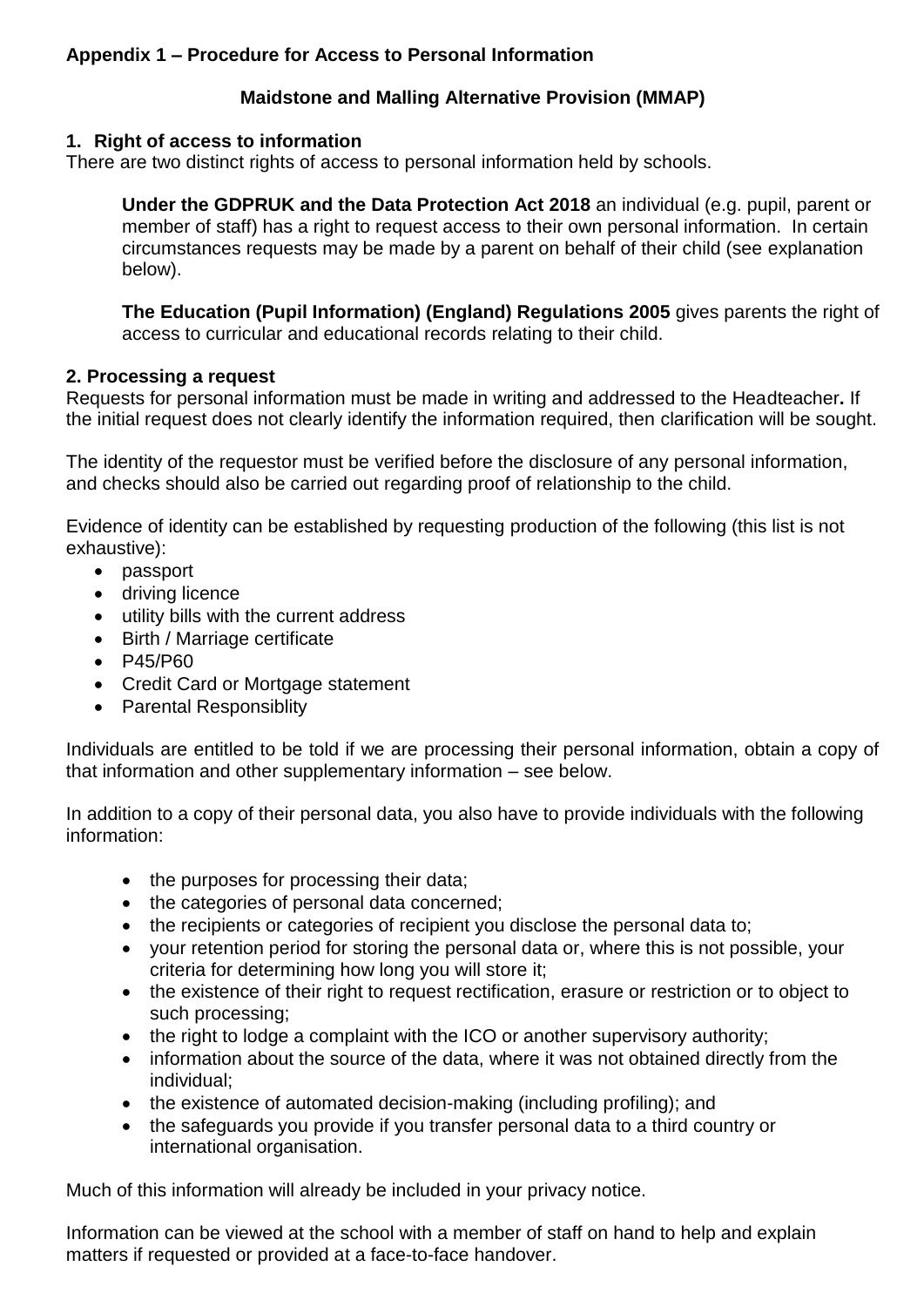The views of the applicant should be taken into account when considering the method of delivery. If the applicant has asked for the information to be posted then special next day delivery or recorded delivery postal service must be used.

### 2. **Information relating to children**

Children have the same rights of access to their own personal information as adults, and the same rights of privacy. There is no minimum age in English law, however current practice accepts that, provided a child is mature enough to understand their rights, a child of 13 years or over shall be considered capable of giving consent. This does not rule out receipt of a valid request from a child of a younger age, as each request should be considered on its merits on an individual basis.

When a subject access request is received from a child it will need to be judged whether the child has the capacity to understand the implications of their request and of the information provided as a result of that request. If the child does understand then their request will be dealt with in the same way as that of an adult.

If a parent or legal guardian makes a request on behalf of a child age 13 and over the request will only be complied with when assurances are received that the child has authorised the request and that their consent was not obtained under duress or on the basis of misleading information. If the child does not understand, then a request from a parent or legal guardian for the child's information will only be complied with when assurances are received that they are acting in the best interests of the child.

#### **4. Response time GDPR & DPA**

The response time for compliance with a subject access request is **one month** following date of receipt. The timeframe does not begin until the school has received all the information necessary to comply with the request i.e. proof of identity.

You may be able to extend the timeframe by a further two months where requests are complex or numerous. If this is the case, you must inform the individual within one month of the receipt of the request and explain why the extension is necessary.

### **Education Regulations**

Requests for information from parents for access to information classed as being part of the education record must be responded to within **15 school days.**

## **5. Charges**

### **Under GDPRUK & DPA:**

Should the information requested be personal information that **does not** include any information contained within educational records the school cannot make a charge, unless the request is manifestly unfounded or excessive. You may charge a "reasonable fee" for the administrative costs of complying with the request.

The School can also charge a reasonable fee if an individual requests further copies of their data following a request. You must base the fee on the administrative costs of providing further copies.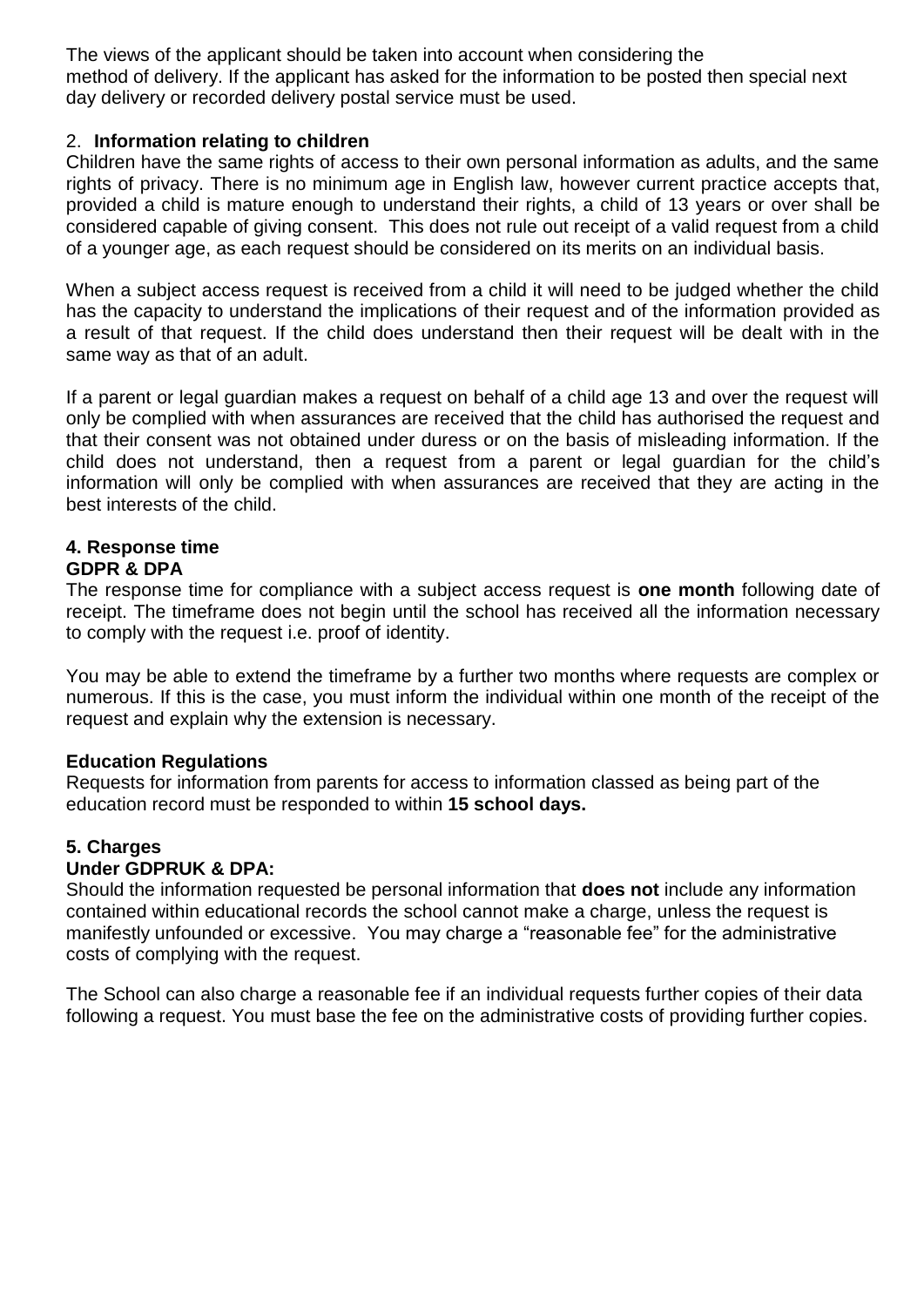# **Under the Education Regulations**

The school may make a charge if the information requested relates to the educational record, the amount charged will depend upon the number of pages provided. The fees work on a sliding scale basis as below.

| Number   | Maximum |
|----------|---------|
| of pages | fee     |
| $1 - 19$ | £1      |
| 20-29    | £2      |
| 30-39    | £3      |
| 40-49    | £4      |
| 50-59    | £5      |
| 60-69    | £6      |
| 70-79    | £7      |
| 80-89    | £8      |
| 90-99    | £9      |
| 100-149  | £10     |
| 150-199  | £15     |
| 200-249  | £20     |
| 250-299  | £25     |
| 300-349  | £30     |
| 350-399  | £35     |
| 400-449  | £40     |
| 450-499  | £45     |
| $500+$   | £50     |

## **6. Exemptions**

There are some exemptions to the right to subject access that apply in certain circumstances or to certain types of personal information. **This means all information must be reviewed prior to disclosure**.

Included below are some of the exemptions that apply to a school, this is not an exhaustive list;

**Third Party information**: If the information held identifies other people, then it will sometimes be right to remove or edit that information so as not to reveal the identity of the third parties, unless the third parties have agreed to the disclosure. (This is less likely to apply to information identifying teachers or other professionals unless to disclose it would cause them serious harm.) Reasonable steps must be taken to obtain third party consent to disclosure. If the third parties cannot be located or do not respond it may still be reasonable to consider disclosure if the information is of importance to the data subject. The school must still adhere to the **one month** statutory timescale.

Where redaction (information edited/removed) has taken place then a full copy of the information provided should be retained in order to establish, if a complaint is made, what was redacted and why.

Information disclosed should be clear, meaning any codes or technical terms will need to be clarified and explained. If information contained within the disclosure is difficult to read or illegible, then it should be retyped.

**Information likely to cause serious harm or distress**: Any information which may cause serious harm to the physical or mental

health or emotional condition of the pupil or another individual involved should not be disclosed, nor should information that would reveal that the child is at risk of abuse, or information relating to court proceedings.